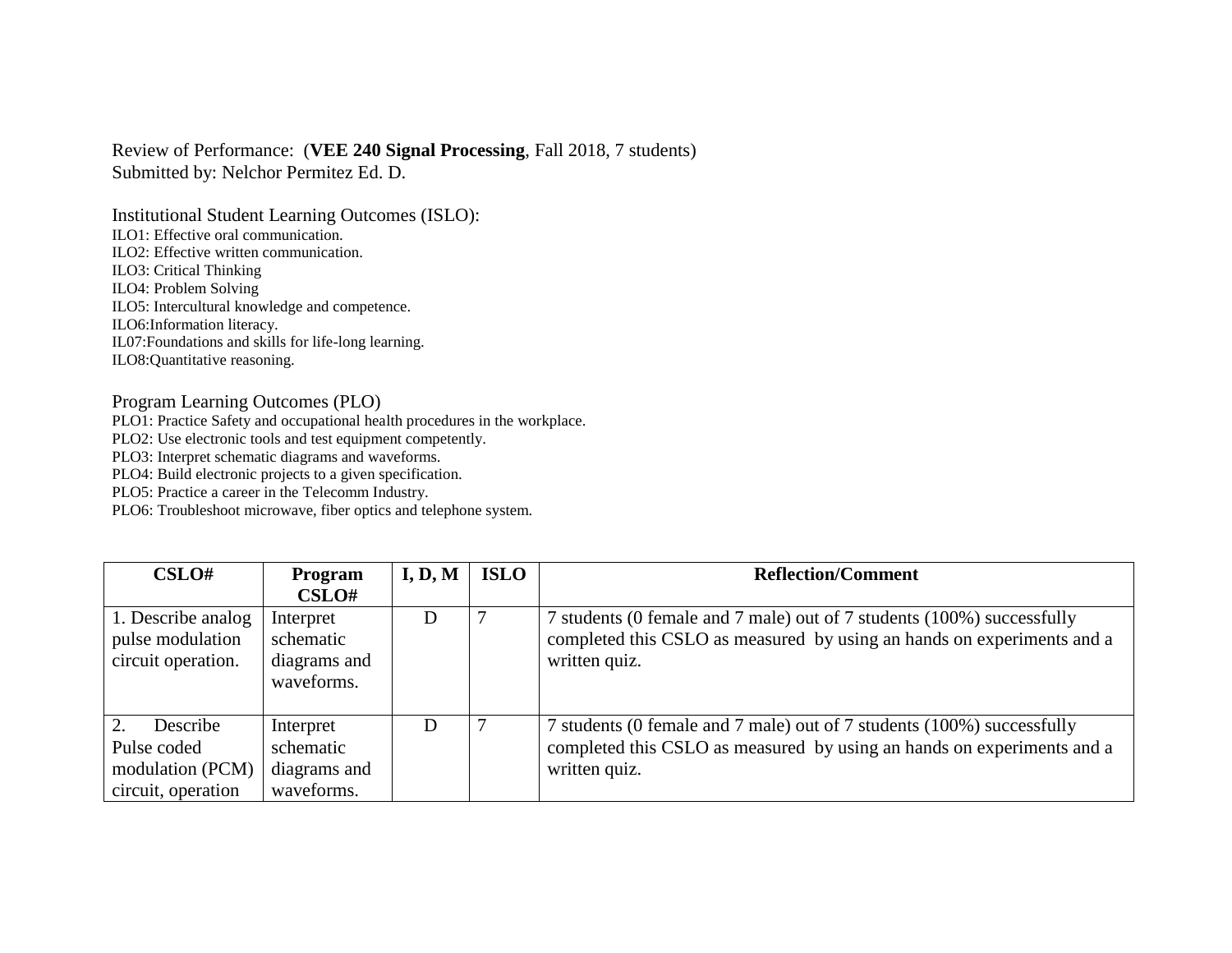| and<br>troubleshooting<br>PCM circuit.                                                                                      |                                                          |              |                |                                                                                                                                                                   |
|-----------------------------------------------------------------------------------------------------------------------------|----------------------------------------------------------|--------------|----------------|-------------------------------------------------------------------------------------------------------------------------------------------------------------------|
| 3. Describe Delta<br>modulation (DM)<br>circuit, operation an<br>troubleshoot DM<br>circuit.                                | Interpret<br>schematic<br>diagrams and<br>waveforms.     | $\mathbf{M}$ | 7              | 7 students (0 female and 7 male) out of 7 students (100%) successfully<br>completed this CSLO as measured by using an hands on experiments and a<br>written quiz. |
| Describe FSK<br>4:<br>(Frequency shift)<br>keying) circuit,<br>operation and<br>troubleshoot<br>FSK circuit                 | Interpret<br>schematic<br>diagrams and<br>waveforms.     | M            | 7              | 7 students (0 female and 7 male) out of 7 students (100%) successfully<br>completed this CSLO as measured by using an hands on experiments and a<br>written quiz. |
| 5. Describe Phase<br>shift Keying (PSK)<br>circuit, operation<br>and<br>troubleshoot PSK<br>circuit.                        | Interpret<br>schematic<br>diagrams and<br>waveforms.     | M            | $\overline{7}$ | 7 students (0 female and 7 male) out of 7 students (100%) successfully<br>completed this CSLO as measured by using an hands on experiments and a<br>written quiz. |
| Describe<br>6.<br>analyze Time and<br>Frequency division<br>multiplexing<br>circuit<br>operation<br>and<br>troubleshooting. | and Interpret<br>schematic<br>diagrams and<br>waveforms. | M            | $\overline{7}$ | 7 students (0 female and 7 male) out of 7 students (100%) successfully<br>completed this CSLO as measured by using an hands on experiments and a<br>written quiz. |